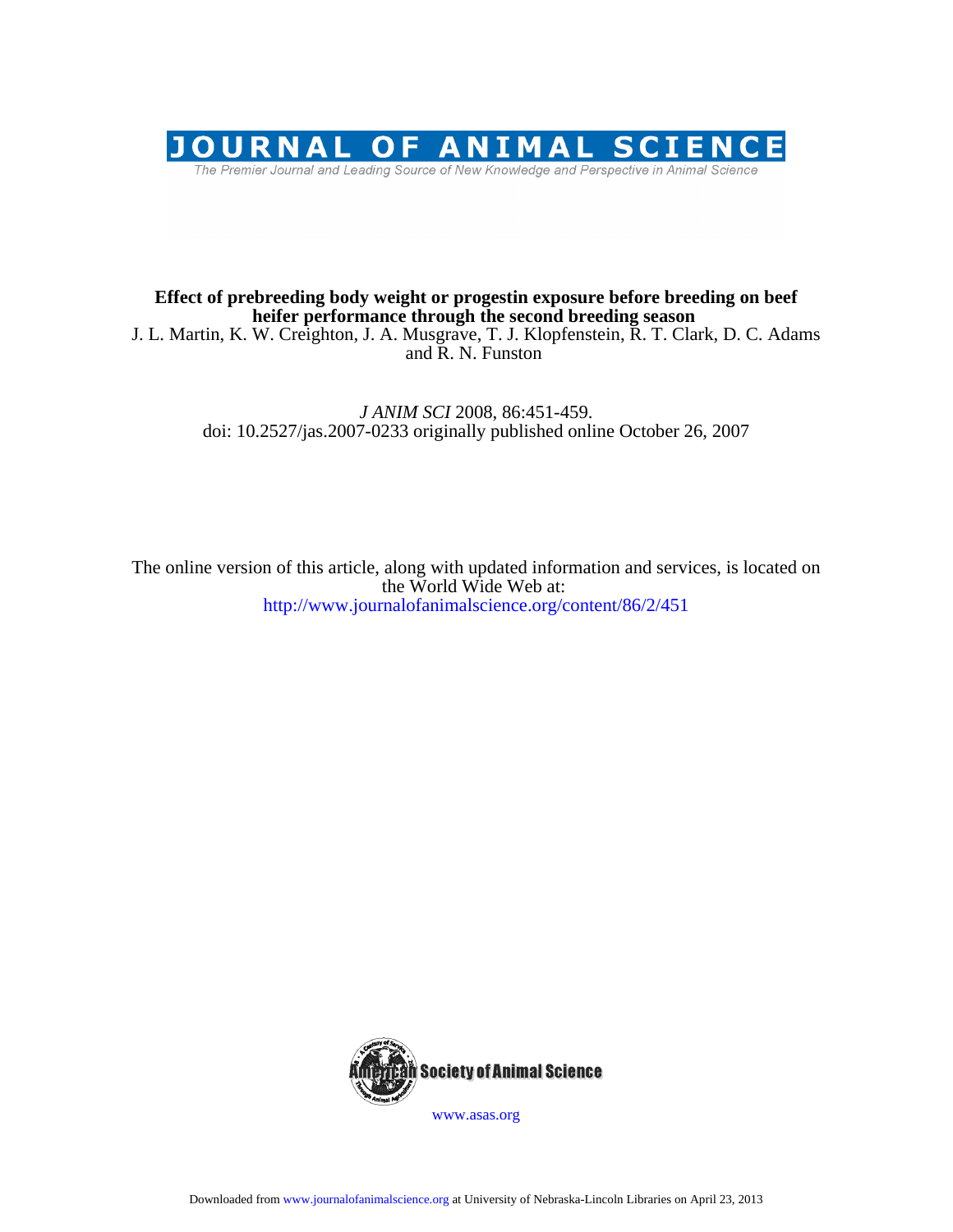# **Effect of prebreeding body weight or progestin exposure before breeding** on beef heifer performance through the second breeding season<sup>1</sup>

## **J. L. Martin,\* K. W. Creighton,\* J. A. Musgrave,\* T. J. Klopfenstein,† R. T. Clark,‡ D. C. Adams,\* and R. N. Funston\*2**

\*University of Nebraska West Central Research and Extension Center, North Platte 69101; †Department of Animal Science, and ‡Department of Agricultural Economics, University of Nebraska-Lincoln 68583

**ABSTRACT:** Two experiments evaluated prebreeding target BW or progestin exposure for heifers developed lighter than traditional recommendations. Experiment 1 evaluated the effects of the system on heifer performance through subsequent calving and rebreeding over 3 yr. Heifers (229 kg) were assigned randomly to be developed to 55% of mature BW (299 kg) before a 45-d breeding season (intensive, INT;  $n = 119$ ) or  $50\%$ of mature BW (272 kg) before a 60-d breeding season (relaxed, RLX; n = 142). Prebreeding and pregnancy diagnosis BW were greater ( $P \leq 0.006$ ) for INT than RLX heifers. Overall pregnancy rate did not differ  $(88.4\%; P = 0.51)$ , but RLX heifers had later calving dates  $(7 \text{ d}; P < 0.001)$  and lighter calf weaning weights  $(194 \pm 4 \text{ vs. } 199 \pm 4 \text{ kg}; P < 0.07)$  compared with INT heifers. Calf birth weight, calving difficulty, second-calf conception rates, and 2-yr-old retention rate did not differ ( $P > 0.15$ ) between systems. Cost per pregnant 2yr-old cow was less for the RLX than the INT heifer development system. Of heifers that failed to become

pregnant, a greater proportion  $(P = 0.07)$  of heifers in the RLX than in the INT system were prepubertal when the breeding season began. Therefore, a second 2-yr experiment evaluated melengestrol acetate (MGA, 0.5 mg/d) as a means of hastening puberty in heifers developed to 50% of mature BW. Heifers were assigned randomly to the control  $(n = 103)$  or MGA  $(n = 81)$  treatment for 14 d and were placed with bulls 13 d later for 45 d. Prebreeding and pregnancy diagnosis BW were similar (280 and 380 kg, respectively;  $P > 0.10$ ) for heifers in the control and MGA treatments. The proportion of heifers pubertal before breeding (74%), pregnancy rate (90%), calving date, calf weaning weight, and second breeding season pregnancy rate (92%) were similar (*P* > 0.10) between treatments. Developing heifers to 50 or 55% of mature BW resulted in similar overall pregnancy rates, and supplementing the diets of heifers developed to 50% of mature BW with MGA before breeding did not improve reproductive performance.

**Key words:** beef heifer, heifer development, progestin, target body weight

©*2008 American Society of Animal Science. All rights reserved.* J. Anim. Sci. 2008. 86:451–459

doi:10.2527/jas.2007-0233

## **INTRODUCTION**

Energy requirements of the cow herd account for the majority of energy inputs in beef production systems (Ferrell and Jenkins, 1985). Traditional recommendations advocate substantial energy inputs for replacement heifer development because pregnancy rates in heifers depend on the number displaying estrus early in the breeding season (Short and Bellows, 1971). Byerley et al. (1987) reported that heifers should experience 2 or 3 estrous cycles before onset of the breeding season because fertility of the first estrus is less than in subsequent estrous cycles. Therefore, time of puberty is an important factor in determining pregnancy rates in heifers (Patterson et al., 1992). Studies of sexual maturity in numerous species provide evidence for the importance of diet during development and suggest that factors other than chronological age can control the physiological changes necessary for puberty (Frisch, 1984). Numerous studies have reported inverse correlations between postweaning growth rate and age at puberty (Arije and Wiltbank, 1971; Short and Bellows, 1971; Wiltbank et al., 1985). Therefore, it is commonly recom-

<sup>&</sup>lt;sup>1</sup>A contribution of the University of Nebraska Agricultural Research Division, supported in part by funds provided through the Hatch Act. Mention of a trade name, proprietary products, or company name is for presentation clarity and does not imply endorsement by the authors or the University of Nebraska.

<sup>2</sup> Corresponding author: rfunston2@unl.edu

Received April 23, 2007.

Accepted October 17, 2007.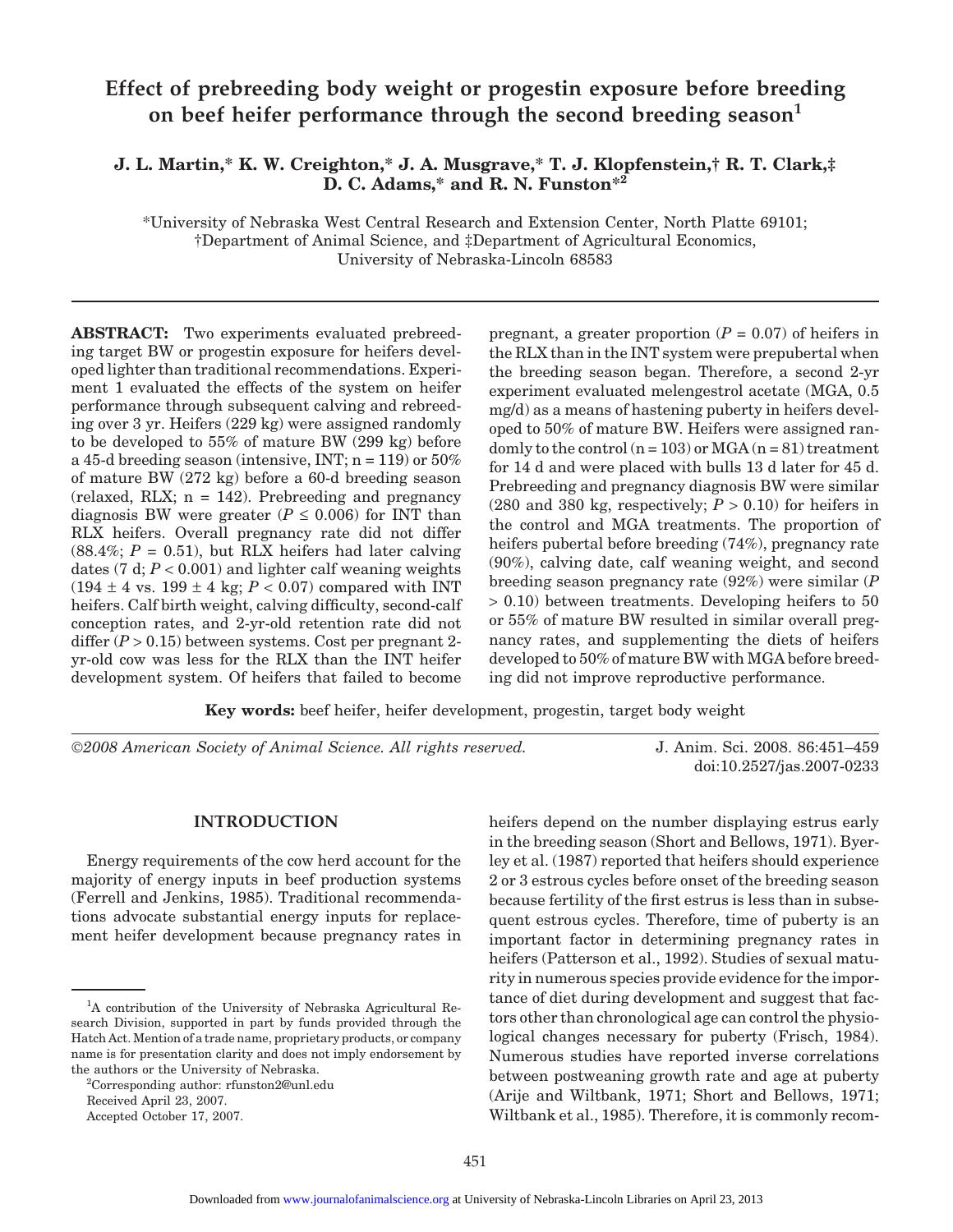mended that heifers be developed to between 60 and 65% of mature BW before breeding.

Feeding replacement heifers to traditional target BW increases development costs relative to low-input heifer development (Funston and Deutscher, 2004; Clark et al., 2005). Funston and Deutscher (2004) reported similar pregnancy rates from the initial through fourth breeding season for heifers developed to reach either 53 or 58% of mature BW before breeding as yearlings. Further research is needed to evaluate developing replacement heifers to target BW less than 55% of mature BW at breeding. The objectives of this study were 1) to determine the effects of developing heifers to a prebreeding target BW of 50 or 55% of mature BW, and 2) to determine the effects of supplementing heifers developed to 50% of mature BW with progestin before breeding.

## **MATERIALS AND METHODS**

The University of Nebraska-Lincoln Institutional Animal Care and Use Committee approved the procedures and facilities used in this experiment. Two experiments were conducted using crossbred MARC II (one-quarter each Angus, Hereford, Simmental, and Gelbvieh)  $\times$ Husker Red (three-quarters Red Angus, one-quarter Gelbvieh or Simmental) heifers at Gudmundsen Sandhills Laboratory (**GSL**), Whitman, Nebraska. Upland range sites at GSL contain predominantly little bluestem [*Andropogon scoparius* (Michx.) Nash], prairie sandreed [*Calamovilfa longifolia* (Hook.) Scribn.], sand bluestem (*Andropogon hallii* Hack.), sand lovegrass [*Eragrostis trichodes* (Nutt.) Wood], and blue grama [*Bouteloua gracillis* (H.K.B.) Lag. ex Griffiths]. Subirrigated meadows at GSL are mainly smooth bromegrass (*Bromus inermis* Leyss.), redtop bent (*Agrostis stolonifera* L.), timothy (*Phleum pratense* L.), slender wheatgrass [*Elymus trachycaulus* (Link) Gould ex Shinners], quackgrass [*Elytrigia repens* (L.) Nevski], and Kentucky bluegrass (*Poa pratensis* L.; Adams et al., 1998).

#### *Exp. 1*

Two hundred sixty-one heifers  $(229 \pm 18 \text{ kg of BW})$ ; n = 88, 90, and 83 in 2001, 2002, and 2003, respectively) were assigned randomly to development in an intensive  $(INT; n = 119)$  or relaxed  $(RLX; n = 142)$  system. Heifers in the INT system were developed to 55% of mature BW before a 45-d breeding season. In the RLX system, heifers were developed to 50% of mature BW before a 60-d breeding season. The INT prebreeding BW was established from previous work by Funston and Deutscher (2004) in which heifers developed to 53 or 58% of mature BW before the breeding season as yearlings had similar reproductive performance. An estimated mature BW of 544 kg was used because mature cows 4 yr old and older in this herd weighed  $531 \pm 60$ kg at weaning in the fall of the previous 5 yr. To ensure

**Table 1.** Winter rations for heifers developed in an intensive (INT) or relaxed (RLX) system  $(Exp. 1)^1$ 

|            | Feedstuff, kg/heifer daily, DM |                                    |      |  |
|------------|--------------------------------|------------------------------------|------|--|
| System     | Meadow<br>hay                  | Protein<br>supplement <sup>2</sup> | Corn |  |
| <b>INT</b> |                                |                                    |      |  |
| 2001       | 4.9                            | 1.6                                |      |  |
| 2002       | 4.1                            | 1.1                                | 0.5  |  |
| 2003       | 4.3                            | $1.3\,$                            | 0.9  |  |
| <b>RLX</b> |                                |                                    |      |  |
| 2001       | 5.9                            | 0.6                                |      |  |
| 2002       | 5.4                            | 0.3                                |      |  |
| 2003       | 5.3                            | 0.6                                |      |  |

1 Heifers in INT developed to 56.5% of mature BW at initiation of the breeding season. Heifers in RLX developed to 50.9% of mature BW at initiation of the breeding season.

<sup>2</sup>Protein supplement composition is reported in Table 2.

that an adequate number of heifers would remain in the herd as 2 yr olds, more heifers were developed in the RLX system because a reduced heifer pregnancy rate was expected.

At the initiation of the study each year, heifers were weighed on 2 consecutive days, stratified by first-day BW and birth date, and assigned randomly to treatment. Treatments were initiated on January 1 in 2001 and on December 1 in 2002 and 2003. Heifers were placed in hay-feeding grounds, by treatment, for the winter feeding period and were fed a diet consisting of meadow hay and protein supplement. Supplementation of INT heifers with whole corn as an energy source was required to achieve the desired target BW in 2002 and 2003 (Table 1). Protein supplement composition and hay nutrient analyses are summarized in Table 2. Heifers were weighed monthly, and feed amounts were subsequently adjusted to obtain the desired BW gains.

At the end of the winter feeding period (May 15), heifers were weighed and BCS (Wagner et al., 1988) was determined. Heifers were bled via coccygeal venipuncture 10 d apart before initiation of the breeding season to determine the number of heifers initiating estrous cycles before breeding. Blood samples were allowed to coagulate for 1 h at ambient temperature, samples were centrifuged at  $1,300 \times g$  for 20 min at 4°C, and serum was frozen at −20°C. Serum samples were analyzed for progesterone by direct solid-phase RIA (Coat-A-Count, Diagnostic Products Corporation, Los Angeles, CA; Schneider and Hallford, 1996) without extraction, as described by Melvin et al. (1999). Interand intraassay CV were 6 and 5%, respectively. Assay sensitivity was approximately 0.04 ng/mL. A progesterone concentration greater than 1 ng/mL in either sample was interpreted to indicate attainment of puberty.

To eliminate the possibility of service sire effects, heifers were combined and grazed on native Sandhills upland range for breeding. Beginning on May 20 of each year, heifers were exposed to fertile bulls at a bull:heifer ratio of 1:25. After a 45-d breeding season, INT heifers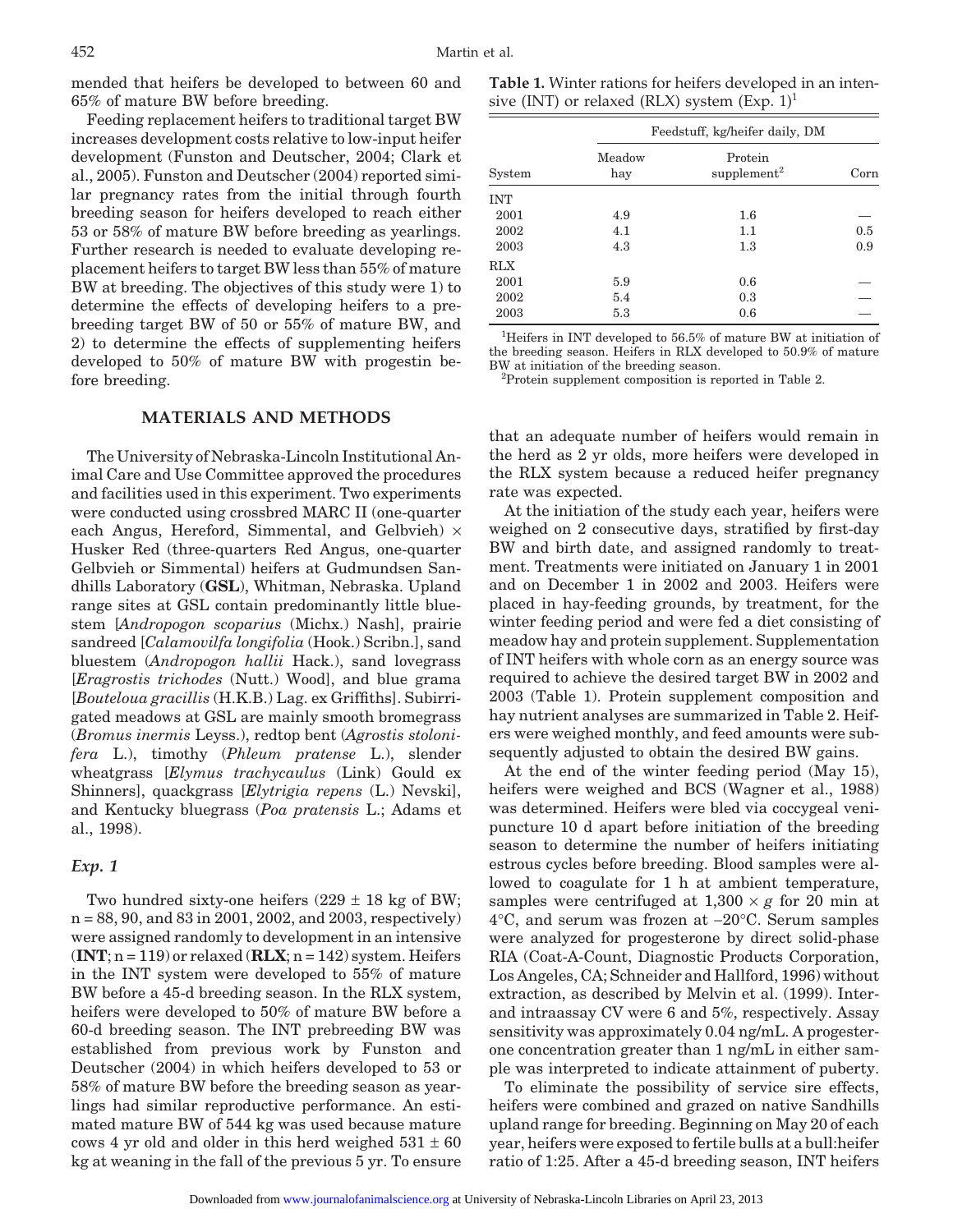|                                                    |      |      | Year |      |      |
|----------------------------------------------------|------|------|------|------|------|
| Item                                               | 2001 | 2002 | 2003 | 2004 | 2005 |
| Protein supplement ingredient composition, % of DM |      |      |      |      |      |
| Wheat middlings                                    | 51.9 | 44.9 | 44.9 | 10.6 | 10.6 |
| Dried distillers grains                            | 20.6 |      |      | 62.0 | 62.0 |
| Dried corn gluten feed                             |      | 40.0 | 40.0 | 5.0  | 5.0  |
| Cottonseed meal                                    |      |      |      | 9.0  | 9.0  |
| Soybean hulls                                      | 10.0 | 10.0 | 10.0 |      |      |
| Cull beans                                         | 12.8 |      |      |      |      |
| Cane molasses                                      | 2.5  | 2.5  | 2.5  | 3.0  | 3.0  |
| Calcium carbonate                                  |      |      |      | 3.0  | 3.0  |
| Urea                                               |      |      |      | 2.0  | 2.0  |
| Other <sup>1</sup>                                 | 2.2  | 2.6  | 2.6  | 5.4  | 5.4  |
| Monensin, mg/kg                                    | 100  | 100  | 100  | 178  | 178  |
| Meadow hay nutrient analysis, % of DM              |      |      |      |      |      |
| CP                                                 | 9.1  | 9.6  | 8.8  | 8.8  | 8.1  |
| TDN                                                | 57.7 | 57.2 | 55.1 | 56.5 | 60.2 |
| NDF                                                | 59.4 | 60.0 | 58.3 |      |      |
| ${\rm ADF}$                                        | 40.1 | 45.6 | 40.7 | 41.5 | 38.2 |

**Table 2.** Ingredient composition of protein supplements and nutrient composition of meadow hay fed during heifer development

<sup>1</sup>Other consists of monensin (Rumensin, Elanco Animal Health, Indianapolis, IN), trace minerals, and binder.

were removed from the breeding pasture, whereas RLX heifers remained with the bulls an additional 15 d. Sixty days after the end of the breeding season for RLX heifers (approximately September 10), pregnancy diagnosis was performed for both INT and RLX heifers via rectal palpation. Nonpregnant heifers were sorted at the time of palpation and sold as yearlings.

After pregnancy diagnosis, heifers were maintained as a single group on subirrigated meadow regrowth during fall (September to October). During the subsequent winter, pregnant heifers received 0.68 kg/heifer daily of the same supplement used during development and ad libitum access to meadow hay. Each year, precalving BW and BCS were recorded on approximately February 15, and calving began on approximately March 1. Calf birth weight was recorded within 24 h of birth. After calving, primiparous cows were maintained on meadow hay and supplement until May 10, at which time they were placed on subirrigated meadow until June 5. Native upland Sandhills range was grazed for the remainder of the study. Two-year-old cows were exposed to bulls (bull:cow ratio of 1:25) for 60 d beginning June 5. In early September, a rebreeding pregnancy diagnosis was performed and the calves were weaned. Calf weaning weight and cow BW and BCS were recorded at this time.

### *Economic Analysis, Exp. 1*

Each heifer development system was analyzed for economic feasibility to determine which strategy might be optimal for replacement heifer production by using annual average prices for feed (Mark et al., 2003), pasture (Helmers and Johnson, 2003), and cattle (Feuz et al., 2003) to compare costs. Similar costs per heifer were

charged against both systems for summer pasture the first year because compensating cattle have increased intakes relative to BW (Jordon, 2000; Creighton et al., 2003). Supplement costs used were an average of the actual costs paid over the 3-yr period. A price of \$11.02/ metric ton (\$10/ton) for feed delivered was charged for labor and equipment operating costs. Interest (6%) was charged on the entire animal costs and half of the feed costs. Total and net costs were calculated by combining treatment means for production factors with feed and cattle prices for each year between 1992 and 2001.

Data were analyzed by using development costs for each treatment within year as the experimental unit with PROC MIXED (SAS Inst. Inc., Cary, NC) for a completely randomized design with a model including year and treatment. The interaction of year × treatment was not significant and was therefore removed from the final analysis. Means reported are the average costs over the 10-yr analysis period for each system.

## *Exp. 2*

One hundred eighty-four heifers  $(215 \pm 15 \text{ kg of BW})$ ;  $n = 104$  and  $n = 80$  in 2004 and 2005, respectively) were developed to achieve 50% of mature BW before a 45-d breeding season and were assigned randomly to the control  $(n = 103)$  or progestin  $[n = 81]$ ; melengestrol acetate (**MGA**) 0.5 mg/d, Pfizer Animal Health, New York, NY] treatment. Heifers were managed in a common group, except during progestin treatment. After weaning in late September of each year, heifers grazed subirrigated meadow regrowth and were supplemented with 0.45 kg/d of a dried distillers grains (**DDG**)-based cube (Table 2) until approximately January 1. Beginning approximately January 1 of each year, heifers were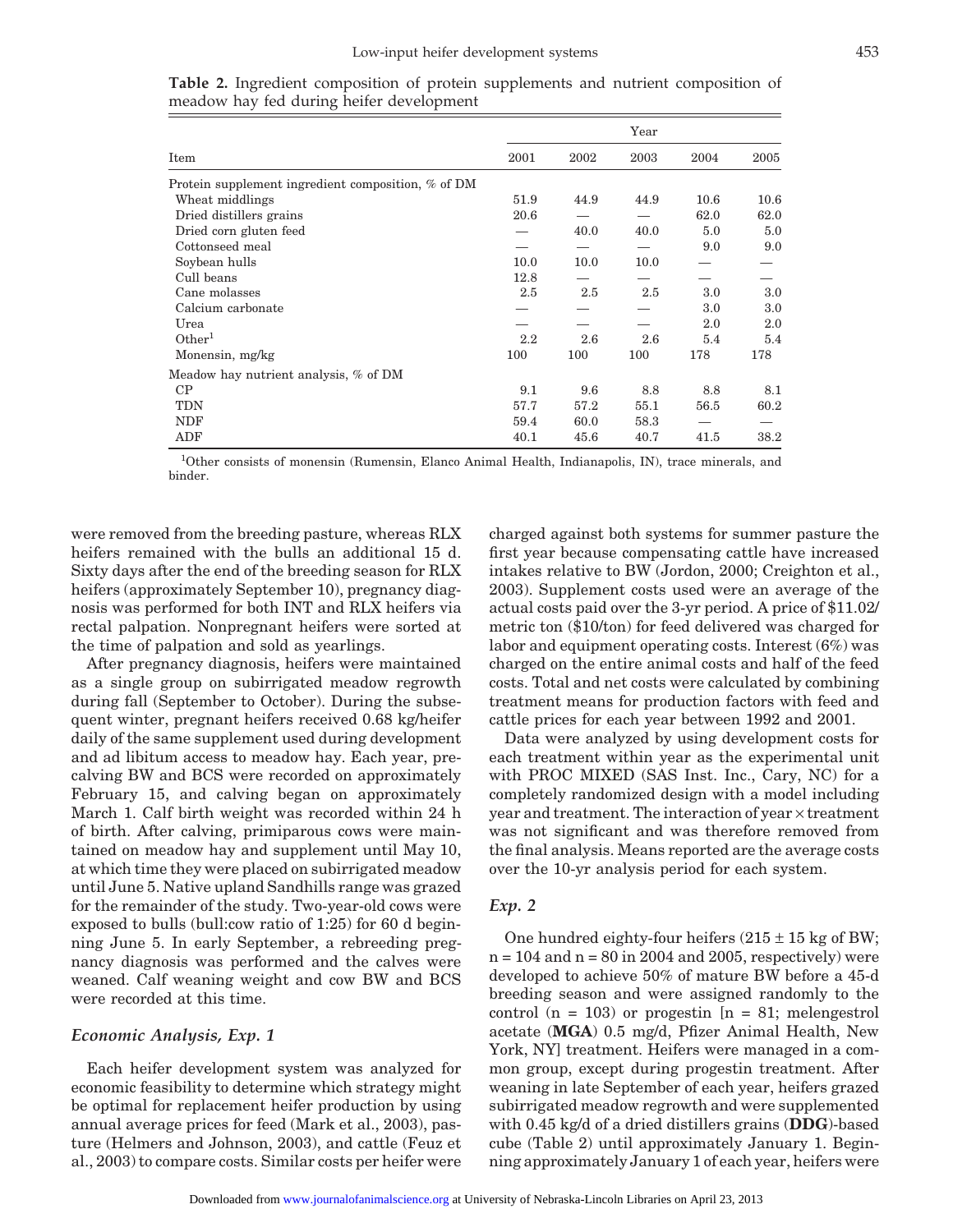maintained in a drylot and fed meadow hay ad libitum and 0.45 kg/d of supplement. Heifers fed MGA received 0.5 mg of MGA/heifer per d in the supplement for 14 d, beginning 27 d before initiation of their initial 45-d breeding season. Estrous cyclicity was determined from 2 blood samples collected 10 d apart immediately before the breeding season, as described for Exp. 1. Control heifers received a similar supplement without MGA during this time. Heifers were moved to upland range at the beginning of the breeding season and remained on upland range pasture through October. Pregnancy was determined via transrectal ultrasonography approximately 60 d after the conclusion of breeding.

After the summer grazing period, heifers grazed corn crop residue and received 0.45 kg/d of the DDG-based supplement from November 1 to February 22 each year. During the precalving period, heifers were allowed ad libitum access to meadow hay. After calving and until early May, 0.45 kg/d of the DDG-based supplement was fed in addition to free-choice meadow hay. Primiparous cows and calves grazed subirrigated meadows from early May until the beginning of the second (60 d; 1:25 bull:cow ratio) breeding season on June 12 of each year. Pregnancy was determined via transrectal ultrasonography approximately 60 d after removal of bulls. Cowcalf pairs remained on native range throughout the remainder of the study.

#### *Statistical Analysis, Exp. 1 and 2*

Data were analyzed by using the mixed models procedures of SAS for a completely randomized design. Year was treated as a random variable, and differences between treatments were determined by using LSD. Binomial data, including pregnancy, cyclicity, and 2-yr-old retention rate, were transformed to the logit scale and analyzed with animal as the experimental unit by mixed models procedures (Cox, 1988; Martin et al., 2005). Means for fixed factors were estimated by using weighted least squares procedures (Gianola, 1982; Rutledge and Gunsett, 1982). The logit scale ensures that estimated pregnancy and cyclicity rates lie between 0 and 100%, and the weighted least squares corrected for the differences in number of heifers within each system. The weighting factor has been described by Gart and Zweifel (1967).

## **RESULTS AND DISCUSSION**

#### *Exp. 1*

*Performance.* Performance results for heifers from treatment initiation through the first breeding season are reported in Table 3. There was no difference  $(P =$ 0.99) in beginning BW between the 2 systems. There was a difference  $(P < 0.001)$  in prebreeding BW, prebreeding BCS, and winter ADG between systems (Table 3). Target prebreeding BW for both systems was based on an expected mature BW of 544 kg, and was expected

to be 272 and 299 kg for heifers in the RLX and INT systems, respectively. Heifers in both systems exceeded their targeted prebreeding BW, which resulted in RLX heifers averaging 50.9% and INT heifers averaging 56.5% of mature BW before the initial breeding season (Table 3).

Heifers in the RLX system weighed less than those in the INT system at the beginning of breeding, as designed by the winter feeding program for each system. Body weight at pregnancy diagnosis was greater  $(P = 0.006)$  for INT heifers compared with RLX heifers; however, the difference was less than that seen at the initiation of breeding  $(277 \text{ and } 308 \pm 7 \text{ vs. } 375 \text{ and }$  $384 \pm 7$  at the beginning of breeding and pregnancy diagnosis, respectively). This indicates the RLX heifers were able to compensate during summer grazing for some of the difference in BW created by the winter development system. A similar pattern was observed for BCS, with RLX heifers having lesser  $(P < 0.001)$ prebreeding and pregnancy diagnosis BCS but gaining more condition throughout the summer than INT heifers.

Previous research (Arije and Wiltbank, 1971; Short and Bellows, 1971; Wiltbank et al., 1985) suggests that RLX heifers should have reached puberty later than INT heifers. However, the proportion of heifers pubertal before breeding did not differ (*P* = 0.39; Table 3) between the 2 systems. It is possible that more RLX heifers exhibited their pubertal estrus, shown to be less fertile than subsequent estrous cycles (Byerley et al. 1987), which may have influenced conception date (Table 4). Further characterization of nonpregnant heifers within each system revealed that 82.4% (14 of 17; Table 3) of open RLX heifers (after a 60-d breeding season) but only 45.5% (5 of 11) of nonpregnant INT heifers (after a 45-d breeding season) were prepubertal before the beginning of the breeding season. This lends support to the hypothesis that one of the major determinants of a heifer's ability to conceive during her first breeding season is the age at which she attains puberty, especially in relation to the onset of the breeding season (Short et al., 1990).

Pregnancy rate after the initial breeding season was not different  $(P = 0.51)$  between INT and RLX heifers and averaged 88.5% across systems. Wiltbank et al. (1985) fed heifers to similar prebreeding target BW (272 or 318 kg) as in the current study but exposed heifers to bulls for a 90-d breeding season. Heifers fed to weigh 272 kg before breeding had a 16% lower first-calf pregnancy rate than heifers that weighed 318 kg at the initiation of the first breeding season (66 vs. 82% pregnancy rate for 272- and 318-kg heifers, respectively). Conversely, research (Funston and Deutscher, 2004) conducted with the same herd as in the current study reported that pregnancy rates following a 45-d breeding season were similar in heifers developed to 53 or 58% of mature BW before breeding, averaging 90% for both treatments. Previous reports (Clanton et al., 1983; Lynch et al., 1997) indicated that delaying BW gain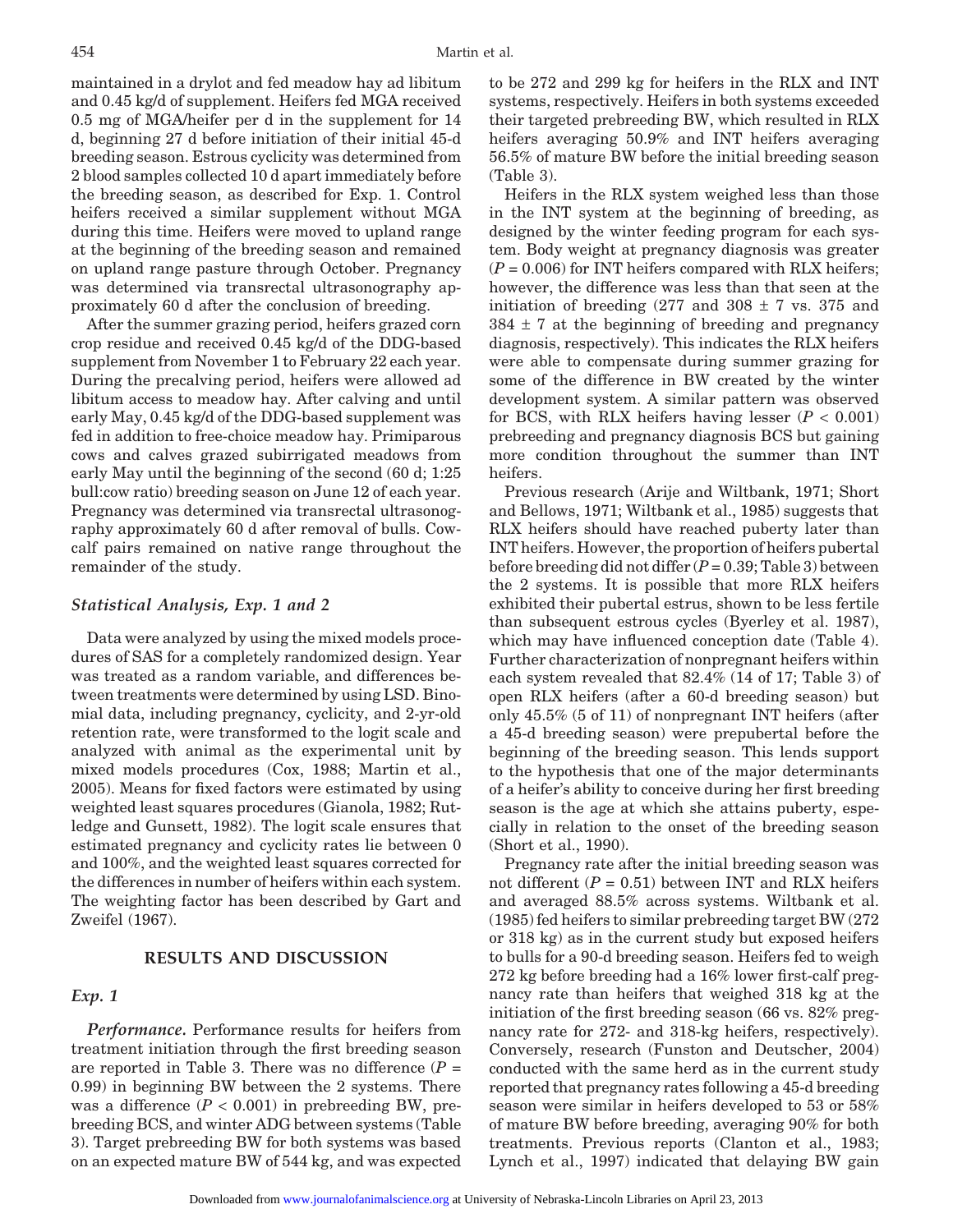|              | <b>Table 3.</b> Growth, reproductive, and calf performance of heifers developed in an intensive |  |  |  |  |  |  |
|--------------|-------------------------------------------------------------------------------------------------|--|--|--|--|--|--|
|              | (INT) or relaxed (RLX) system from treatment initiation through the first breeding season       |  |  |  |  |  |  |
| $(Exp. 1)^1$ |                                                                                                 |  |  |  |  |  |  |

| Item                                                        | <b>RLX</b> | <b>INT</b> | <b>SEM</b> | $P$ -value |
|-------------------------------------------------------------|------------|------------|------------|------------|
| n                                                           | 142        | 119        |            |            |
| Beginning BW, kg                                            | 229        | 229        | 3          | 0.99       |
| Winter ADG, kg/d                                            | 0.34       | 0.54       | 0.02       | < 0.001    |
| Prebreeding BW, kg                                          | 277        | 308        | 7          | < 0.001    |
| Prebreeding BCS                                             | 5.2        | 5.7        | 0.1        | < 0.001    |
| Prebreeding percentage mature BW, %                         | 50.9       | 56.5       |            | < 0.001    |
| Cycling at beginning of breeding season, $\frac{2}{\infty}$ | 34.9       | 52.1       |            | 0.39       |
| Pregnancy diagnosis BW, kg                                  | 375        | 384        | 7          | 0.006      |
| Pregnancy diagnosis BCS                                     | 5.6        | 5.9        | 0.1        | < 0.001    |
| Pregnancy rate, %                                           | 87.2       | 89.8       |            | 0.51       |
| Percentage of nonpregnant heifers prepubertal               |            |            |            |            |
| before breeding season, %                                   | 82.4       | 45.5       |            | 0.07       |

1 Heifers in INT developed to 56.5% of mature BW at initiation of the breeding season. Heifers in RLX developed to 50.9% of mature BW at initiation of the breeding season.

 $P$ ercentage of heifers determined to have reached puberty, as indicated by a serum progesterone concentration >1 ng/mL before the initial breeding season.

and taking advantage of compensatory gain did not have detrimental effects on reproductive performance. However, the majority of compensatory growth occurred before breeding in other studies; therefore, prebreeding BW were not different between treatments. Lemenager et al. (1980) reported that winter BW gains were more important than gains made during the breeding season when conception rate and date of conception were compared. It is difficult to determine whether the partial compensation experienced by the RLX heifers contributed to the ability of these heifers to breed with equal success as INT heifers following an extended breeding season.

Body weight differences created by the winter development system were maintained over the second wintering period; therefore, precalving BW and BW at pregnancy diagnosis were greater ( $P \le 0.005$ ; Table 4) for INT than RLX heifers. Precalving BCS was also greater  $(P = 0.06)$  for INT than RLX heifers. Calving rate during the initial calving season, based on the number of heifers exposed to bulls, was not affected  $(P = 0.41;$  Table 4) by the development system. Average calving date

**Table 4.** Calving and reproductive performance of heifers developed in an intensive (INT) or relaxed (RLX) system from initial calving season through rebreeding as 2-yr-old cows  $(Exp. 1)^1$ 

| Item                                | <b>RLX</b> | <b>INT</b> | <b>SEM</b> | $P$ -value |
|-------------------------------------|------------|------------|------------|------------|
| Precalving BW, kg                   | 433        | 449        | 14         | < 0.001    |
| Precalving BCS                      | 5.3        | 5.4        | 0.04       | 0.06       |
| Calf birth date, Julian d           | 77         | 70         | 1          | < 0.001    |
| Calf birth BW, kg                   | 33         | 33         | 1          | 0.95       |
| Calving rate, $\frac{2}{%}$         | 84.5       | 89.1       |            | 0.41       |
| Calved within 45 d, $\frac{3}{6}$ % | 76.1       | 87.4       |            | 0.23       |
| Calving difficulty, $4\%$           | 31.3       | 24.7       |            | 0.18       |
| Calf weaning BW, kg                 | 194        | 199        | 4          | 0.07       |
| Weaning rate, $\%$                  | 81.0       | 84.0       |            | 0.75       |
| Pregnancy diagnosis BW, kg          | 417        | 431        | 10         | 0.005      |
| Pregnancy diagnosis BCS             | 5.07       | 5.16       | 0.09       | 0.10       |
| Pregnancy rate, %                   | 92.4       | 93.8       |            | 0.61       |
| 2-yr-old retention, $\%$            | 75.6       | 79.1       |            | 0.72       |

1 Heifers in INT developed to 56.5% of mature BW at initiation of the breeding season. Heifers in RLX developed to 50.9% of mature BW at initiation of the breeding season.

 $P^2$ Percentage of heifers exposed to bulls during the initial breeding season that calved the subsequent year. <sup>3</sup>Percentage of heifers exposed to bulls during the initial breeding season that calved within the first 45 d of their first calving season. <sup>4</sup>

<sup>4</sup>Percentage of heifers requiring assistance during calving.

<sup>5</sup>Percentage of heifers exposed to bulls during the initial breeding season that weaned a calf the subsequent year.

<sup>6</sup>Percentage of heifers exposed to bulls during the initial breeding season that became pregnant as 2-yrold cows.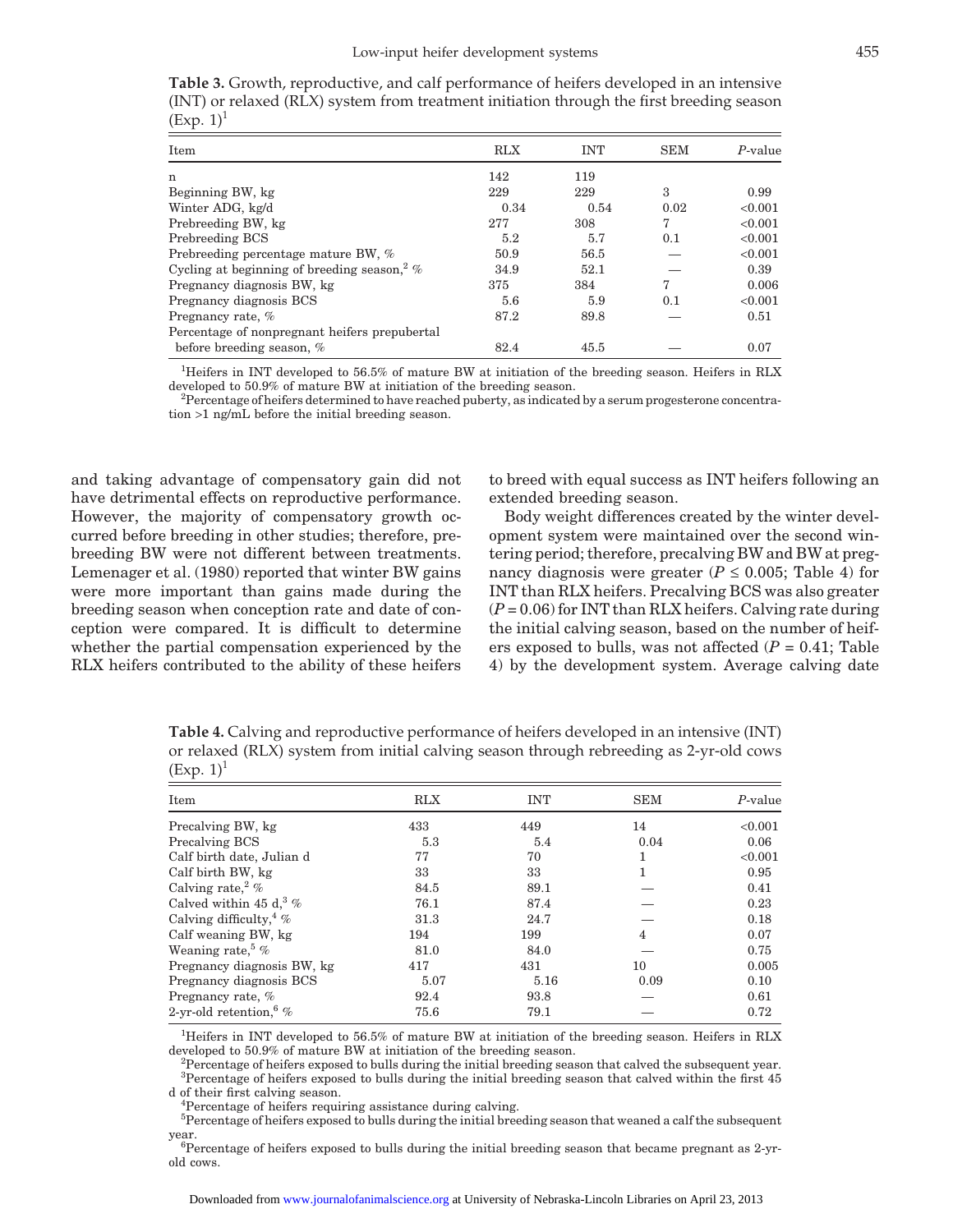was later  $(P < 0.001$ ; Table 4) for RLX than INT heifers, primarily because of the 15-d longer breeding season for RLX heifers. Funston and Deutscher (2004) reported no difference in calving date following a 45-d breeding season between heifers developed to 53 or 58% of mature BW before breeding, indicating that the mean conception date was similar between treatments. Interestingly, the proportion of heifers exposed to bulls that calved within the initial 45 d of the calving season was not affected  $(P = 0.23$ ; Table 4) by treatment, and was 76.1% for RLX and 87.4% for INT heifers. As expected, nearly all (98.1%) pregnant INT heifers calved in the first 45 d of the calving season, which tended to be greater  $(P = 0.06)$  than the 90.0% of RLX heifers that calved in a 45-d calving season. Because 87.2% of RLX heifers became pregnant and 90.0% of those calved within a 45-d calving season, approximately 78.5% of RLX heifers would have been expected to conceive in a 45-d breeding season.

Short and Bellows (1971) reported that heifers gaining 0.23 kg/d throughout the winter experienced a 10% increase in early embryonic mortality and loss of pregnancy compared with heifers fed to gain 0.45 and 0.68 kg/d. However, in the current study, analysis of calving rate expressed on a per pregnant heifer basis did not differ  $(P = 0.16$ ; data not shown) between systems, with 4.0% of pregnant RLX heifers compared with 1.9% of pregnant INT heifers failing to calve. Furthermore, neither calf birth BW nor the proportion of heifers requiring assistance at calving were different  $(P > 0.17)$  between systems. This finding contrasts with previous reports that heifers raised on a lower plane of nutrition from weaning to breeding tended to experience a greater incidence and severity of dystocia (Bellows and Short, 1978; Patterson et al., 1991). Patterson et al. (1991) also reported that heifers developed to 55% of mature BW before breeding had a 24% increase in the proportion of heifers requiring assistance during calving compared with heifers developed to 65% of mature BW before breeding. In this same study, *Bos taurus* × *Bos indicus* heifers raised to the same prebreeding BW percentages did not differ in incidence of dystocia at calving. Therefore, the ideal target BW for development appears to vary with genetic composition.

Calf weaning weights tended to be greater  $(P = 0.07)$ ; Table 4) for INT than RLX heifers; however, differences in calf weaning BW are likely attributable primarily to the difference in calving date. Freetly et al. (2001) reported that limit-feeding heifers may decrease firstcalf survival, but in the current study, weaning rate as a proportion of heifers exposed for breeding was similar  $(P = 0.75;$  Table 4) between treatments. Because most calves are weaned on a particular date, rather than on a BW- or age-constant basis, calves born late in the normal calving season are usually lighter than those born early, decreasing the lifetime productivity of their dams (Lesmeister et al., 1973).

Lesmeister et al. (1973) reported that heifers calving late as 2 yr olds often fail to rebreed or calve later as

3 yr olds. However, second-calf pregnancy rates were similar  $(P = 0.61)$  between treatments (92.4 vs. 93.8%) for RLX and INT heifers, respectively; Table 4). This indicates that RLX heifers became pregnant during their second breeding season with similar efficiency as INT heifers. Therefore, the proportion of heifers exposed for breeding as yearlings remaining in the herd as pregnant 2 yr olds was similar  $(P = 0.72)$  between systems, averaging 75.6 and 79.1% for the RLX and INT system, respectively (Table 4). Cow BW and BCS at weaning and second pregnancy diagnosis (Table 4) remained greater  $(P = 0.005$  and  $P = 0.10$ , respectively) for INT than RLX cows.

*Economic Analysis.* Economic analysis results are summarized in Table 5. Total and net costs were calculated by using treatment means with feed and cattle prices for each year from 1992 to 2001, and statistically analyzed for effects of year and treatment. Total and net first-year development costs, and the net cost to produce a bred yearling heifer were lower ( $P \le 0.001$ ) for the RLX than the INT system when compared on a per-heifer basis. Net cost to produce one pregnant yearling heifer differed by \$24 between the 2 systems, primarily because of the greater winter feed costs incurred for INT heifers. Because of increased BW, and therefore increased nutrient requirements, INT heifers had greater second winter feed and summer pasture costs. However, INT heifers weaned heavier calves and generated more income from the sale of cull heifers. Nonetheless, the net cost per bred 2-yr-old cow remained lower  $(P = 0.001)$  for RLX (\$577) than INT heifers (\$594), but the difference between the 2 systems was reduced to \$17 because of the greater income generated from the INT treatment.

### *Exp. 2*

The target prebreeding BW for heifers in Exp. 2 was 272 kg, or 50% of predicted mature BW. Prebreeding BW were similar  $(P = 0.55;$  Table 6) for control and MGA-supplemented heifers, and averaged  $280 \pm 19$  kg, slightly greater than the target breeding BW. As a result, heifers in Exp. 2 were developed to 51.5% of mature BW at the time of breeding, based on an expected mature BW of 544 kg. Body weights and BCS at pregnancy diagnosis were similar  $(P = 0.47$  and  $P = 0.13$ , respectively) for control and MGA-supplemented heifers. Pregnancy rates were 91.3% for control heifers and 88.9% for MGA-supplemented heifers  $(P = 0.69)$ , which is similar to the report by Funston and Deutscher (2004), indicating that the reproductive potential was maintained in the current study. These results were somewhat surprising because a greater proportion of nonpregnant RLX heifers than INT heifers were prepubertal in Exp. 1. However, a greater percentage of heifers in Exp. 2 than in Exp. 1 were pubertal when exposed to bulls. Additionally, the breeding season began 13 d after completion of MGA feeding. Because of estrous synchronization, heifers fed MGA should not have dis-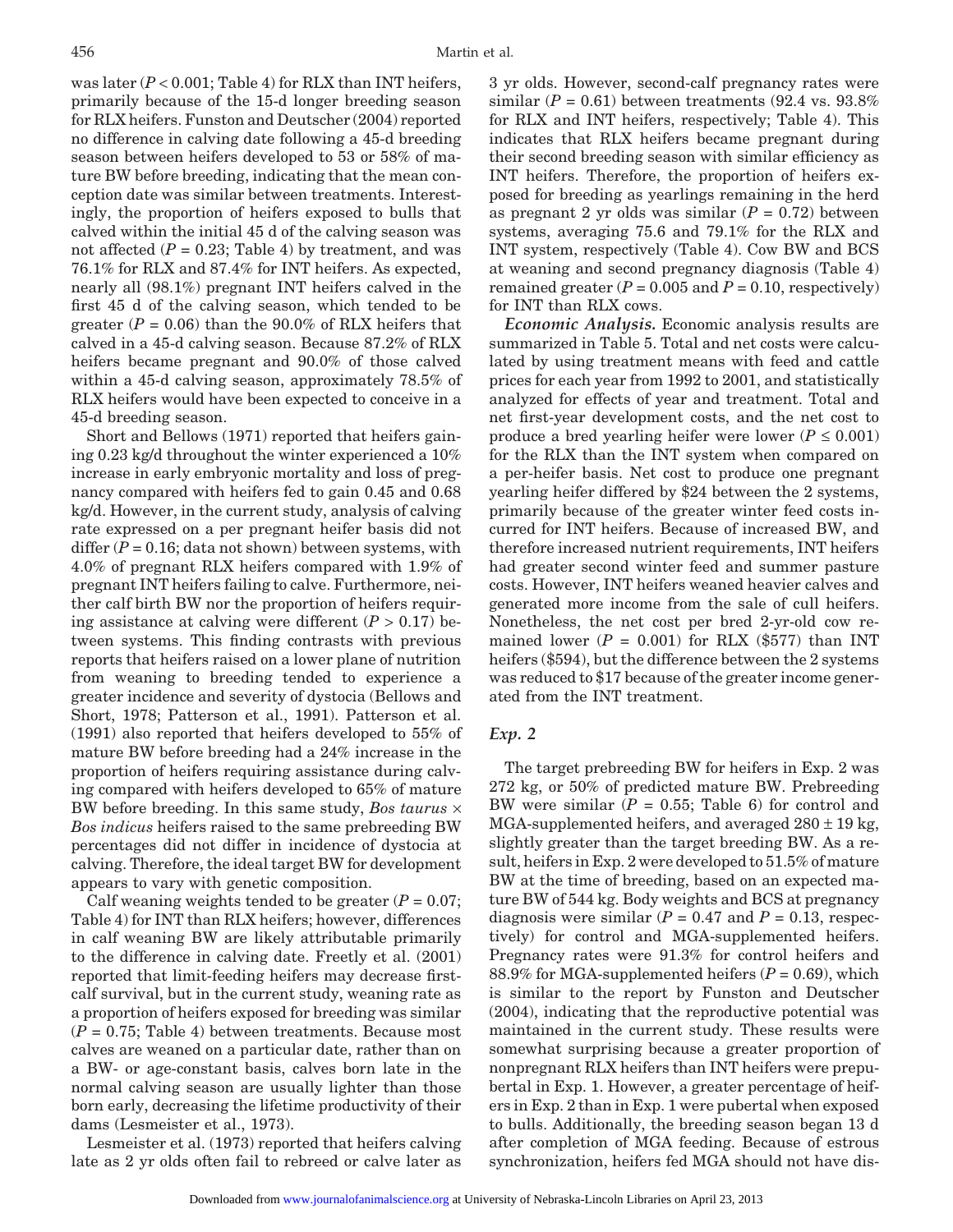|                                                |     |            |            | Cost                    | P-value   |         |
|------------------------------------------------|-----|------------|------------|-------------------------|-----------|---------|
| Item                                           | RLX | <b>INT</b> | <b>SEM</b> | difference <sup>2</sup> | Treatment | Year    |
| First-year total development cost <sup>3</sup> | 582 | 603        | 2          | 21                      | < 0.001   | < 0.001 |
| First-year net development cost <sup>4</sup>   | 479 | 515        | 3          | 36                      | < 0.001   | < 0.001 |
| Net cost per bred heifer <sup>5</sup>          | 577 | 601        | 2          | 24                      | < 0.001   | < 0.001 |
| Net cost per pregnant 2-yr-old $\text{row}^6$  | 577 | 594        | 2          | 17                      | < 0.001   | < 0.001 |

**Table 5.** Development costs (\$) for heifers developed in an intensive (INT) or relaxed  $(RLX)$  system  $(Exp. 1)^1$ 

<sup>1</sup>Heifers in INT developed to 56.5% of mature BW at initiation of the breeding season. Heifers in RLX developed to 50.9% of mature BW at initiation of the breeding season.

 $H^2$ Heifers in INT developed to 56.5% of mature BW at initiation of the breeding season. Heifers in RLX developed to 50.9% of mature BW at initiation of the breeding season. Economic difference expressed in dollars per heifer between the RLX and INT heifer development systems.

Total first-year development cost, including the opportunity cost of owning the heifer, feed, pasture, labor and equipment, and 6% annual interest on the value of the heifer and half of the feed. <sup>4</sup>

Total first-year development cost less the value of nonpregnant heifers. 5 Total first-year development cost less the value of nonpregnant heifers and an additional assumed cull

rate of 4% for the first year.

 $6$ Net cost per bred heifer plus second year costs less the value of nonpregnant cows and an additional assumed cull rate of 2.5% for the second year.

played estrus until approximately 5 to 10 d after the beginning of breeding. Therefore, the failure of the current study to produce differences in pregnancy rate, calving date, or calf weaning weight in heifers developed to 50% of mature BW and administered MGA before breeding may be due to a high proportion of heifers cycling when the breeding season began and the timing of MGA withdrawal relative to the beginning of the breeding season.

Precalving BW and BCS were similar (*P* = 0.22 and  $P = 0.34$ , respectively; Table 7) between treatments. Heifer development treatment did not affect  $(P > 0.50)$ calf birth date, birth weight, or the proportion of heifers requiring assistance during calving. At weaning, similar calf BW  $(P = 0.28)$  were achieved by calves from the control and MGA-supplemented cows. Furthermore, cow BW and BCS at second pregnancy diagnosis were similar  $(P > 0.40)$  for control and MGA-supplemented cows. However, second breeding season pregnancy rates were greater  $(P = 0.03; 93.3 \text{ vs. } 88.0\%)$  for control than MGA-supplemented cows.

The target BW concept for heifer development suggests that heifers be fed to reach a certain percentage of mature BW before the first breeding season, with 65% being the typical target (Patterson et al., 2000). However, age at puberty is not solely a function of rate of gain during the weaning to prebreeding period, but also contains a genetic aspect. Cundiff et al. (1986) reported distinct between-breed differences in age and BW at puberty, as well as subsequent reproductive performance. In general, faster gaining breed groups of larger mature size reach puberty at later ages than do slower gaining breed groups of smaller mature size (Cundiff et al., 1986). However, Freetly and Cundiff (1998) reported that accelerated rates of gain during the postweaning period, over a diverse group of breeds, did not result in increased production efficiency in the cows. The ability for reproductive performance to be maintained at lower target BW (approximately 50% of mature BW) within the herd used in the current study may result from genotype  $\times$  environment interactions. Heifers used in the current study were produced by Husker Red bulls (three-quarters Red Angus, one-quarter Gelbvieh or Simmental) mated to MARC II cows (one-quarter each of Angus, Hereford, Simmental, and Gelbvieh). The genetic composition and level of perfor-

**Table 6.** Growth, reproductive, and calf performance of heifers developed to 50% of mature BW with or without prebreeding progestin exposure  $(Exp. 2)^1$ 

| Item                                                      | Control | <b>MGA</b> | <b>SEM</b> | P-value |
|-----------------------------------------------------------|---------|------------|------------|---------|
| n                                                         | 103     | 81         |            |         |
| Prebreeding weight, kg                                    | 280     | 281        | 19         | 0.55    |
| Cycling at beginning of breeding season, <sup>2</sup> $%$ | 71.8    | 77.8       |            | 0.69    |
| Pregnancy diagnosis BW, kg                                | 378     | 381        | 22         | 0.47    |
| Pregnancy diagnosis BCS                                   | 5.8     | 5.9        | 0.2        | 0.13    |
| Pregnancy rate, %                                         | 91.3    | 88.9       |            | 0.69    |

<sup>1</sup>Heifers fed melengestrol acetate (MGA) received 0.5 mg of MGA/heifer per d in supplement for 14 d, beginning 27 d before initiation of their 45-d initial breeding season. Control heifers were fed the supplement without MGA

<sup>2</sup>Percentage of heifers determined to have reached puberty, as indicated by a serum progesterone concentration >1 ng/mL before the initial breeding season.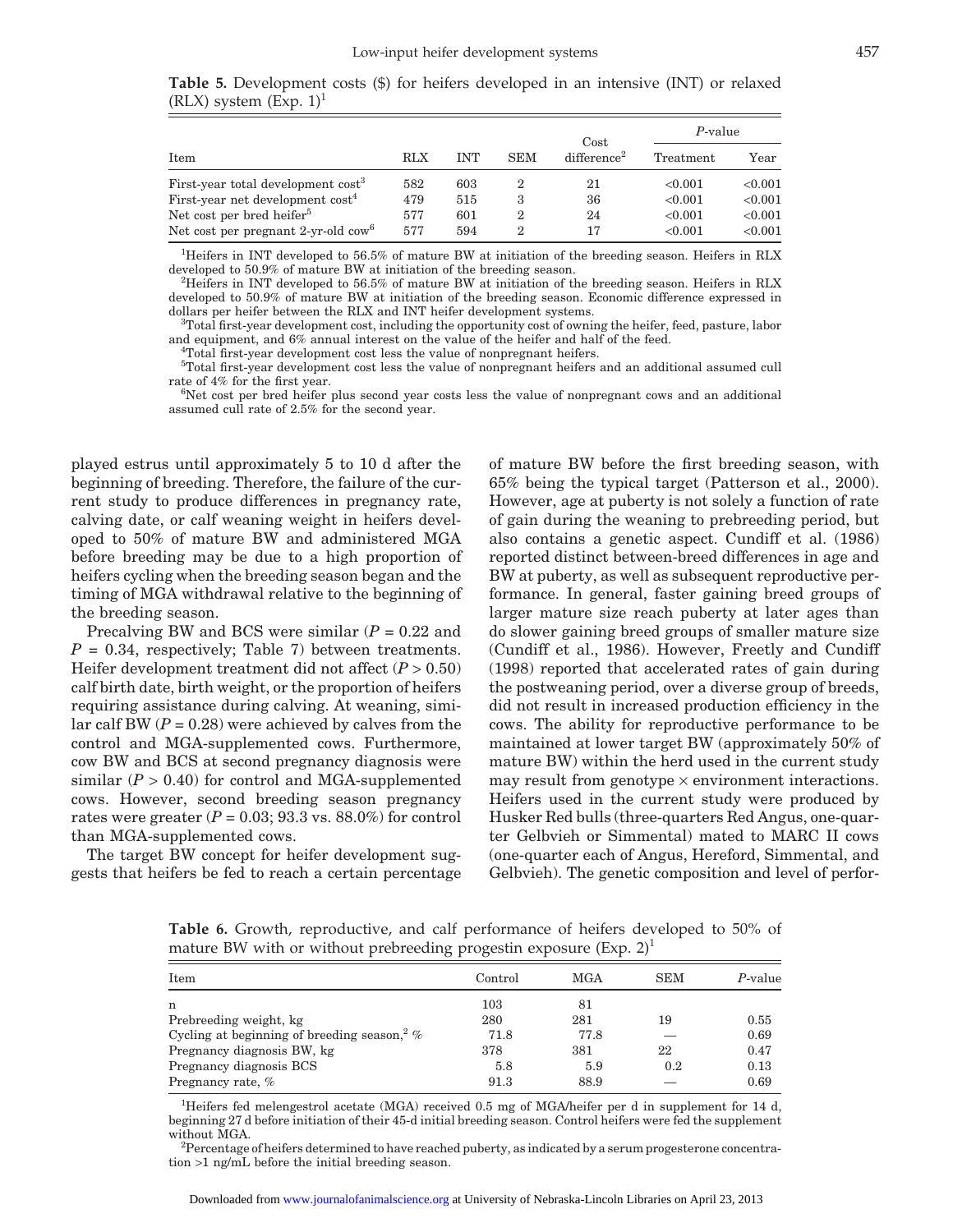**Table 7.** Calving and reproductive performance of heifers developed to 50% of mature BW with or without prebreeding progestin exposure from the initial calving season through rebreeding as 2-yr-old cows  $(Exp. 2)^1$ 

| Item                       | Control | MGA  | <b>SEM</b> | $P$ -value |
|----------------------------|---------|------|------------|------------|
| Precalving BW, kg          | 420     | 426  |            | 0.22       |
| Precalving BCS             | 5.3     | 5.3  | 0.1        | 0.34       |
| Calf birth date, Julian d  | 66      | 66   |            | 0.69       |
| Calf birth BW, kg          | 32      | 33   |            | 0.52       |
| Calving difficulty, $2\%$  | 38.4    | 32.0 |            | 0.56       |
| Calf weaning BW, kg        | 193     | 197  |            | 0.28       |
| Pregnancy diagnosis BW, kg | 426     | 428  | 4          | 0.78       |
| Pregnancy diagnosis BCS    | 5.2     | 5.2  | 0.1        | 0.44       |
| Pregnancy rate, %          | 93.3    | 88.0 |            | 0.03       |

1 Heifers fed melengestrol acetate (MGA) received 0.5 mg of MGA/heifer per d in supplement for 14 d, beginning 27 d before initiation of their 45-d initial breeding season. Control heifers were fed the supplement without MGA.

 ${}^{2}$ Percentage of heifers requiring assistance during calving.

mance in the herd used for the current study appeared to allow heifers developed to lighter than traditional prebreeding BW to achieve puberty and maintain reproductive performance. Further work is needed to evaluate the importance of genotype  $\times$  environmental interactions as they affect reproductive performance.

Developing heifers to reach a target BW of 50% of mature BW is an effective method for reducing the heifer development cost. Extending the breeding season beyond 45 d for heifers of lighter BW allows first-calf pregnancy rates to equal those of heifers heavier at the initiation of breeding; however, it also results in a later average calving date and reduced weaning weights. The later calving date does not affect the ability of heifers to rebreed during the second breeding season. Net costs to produce a pregnant yearling heifer or 2-yr-old cow were less when heifers were developed to 50 rather than 55% of mature BW, regardless of breeding season length. Therefore, development of heifers to 50% of mature BW before the first breeding season is economically viable. Administration of oral progestin to heifers developed to 50% of mature BW before breeding did not affect reproductive performance during the first breeding season when heifers were exposed to bulls 13 d after the end of progestin treatment.

#### **LITERATURE CITED**

- Adams, D. C., R. T. Clark, P. E. Reece, and J. D. Volesky. 1998. Research and education for managing resources within the Nebraska Sandhills: The Gudmundsen Sandhills Laboratory. Rangelands 20:4–8.
- Arije, G. F., and J. N. Wiltbank. 1971. Age and weight at puberty in Hereford heifers. J. Anim. Sci. 33:401–406.
- Bellows, R. A., and R. E. Short. 1978. Effects of precalving feed level on birth weight, calving difficulty and subsequent fertility. J. Anim. Sci. 46:1522–1528.
- Byerley, D. J., R. B. Staigmiller, J. G. Berardinelli, and R. E. Short. 1987. Pregnancy rates of beef heifers bred either on pubertal or third estrus. J. Anim. Sci. 65:645–650.
- Clanton, D. C., L. E. Jones, and M. E. England. 1983. Effect of rate and time of gain after weaning on the development of replacement beef heifers. J. Anim. Sci. 56:280–285.
- Clark, R. T., K. W. Creighton, H. H. Patterson, and T. N. Barrett. 2005. Economic and tax implications for managing beef replacement heifers. Prof. Anim. Sci. 21:164–173.
- Creighton, K. W., C. B. Wilson, T. J. Klopfenstein, and D. C. Adams. 2003. Undegradable intake protein supplementation of compensating spring-born steers and summer-born steers during summer grazing. J. Anim. Sci. 81:791–799.
- Cox, C. 1988. Multinomial regression models based on continuation ratios. Stat. Med. 7:435–441.
- Cundiff, L. V., M. D. MacNeil, K. E. Gregory, and R. M. Koch. 1986. Between- and within-breed genetic analysis of calving traits and survival to weaning in beef cattle. J. Anim. Sci. 67:27–33.
- Ferrell, C. L., and T. G. Jenkins. 1985. Cow type and the nutritional environment: Nutritional aspects. J. Anim. Sci. 61:725–741.
- Feuz, D. M., P. A. Burgener, and T. Holman. 2003. Historical cattle and beef prices, seasonal patterns, and future basis for Nebraska, 1960–2002. Cooperative Ext. Publ. No. PHREC 02-21. Univ. of Nebraska, Lincoln.
- Freetly, H. C., and L. V. Cundiff. 1998. Reproductive performance, calf growth, and milk production of first-calf heifers sired by seven breeds and raised on different levels of nutrition. J. Anim. Sci. 76:1513–1522.
- Freetly, H. C., C. L. Ferrell, and T. G. Jenkins. 2001. Production performance of beef cows raised on three different nutritionally controlled heifer development programs. J. Anim. Sci. 79:819– 826.
- Frisch, R. E. 1984. Body fat, puberty and fertility. Biol. Rev. 59:161–188.
- Funston, R. N., and G. H. Deutscher. 2004. Comparison of target breeding weight and breeding date for replacement beef heifers and effects on subsequent reproduction and calf performance. J. Anim. Sci. 82:3094–3099.
- Gart, J. J., and J. R. Zweifel. 1967. On the bias of various estimators of the logit and its variance with application to quantal bioassay. Biometrika 54:181–187.
- Gianola, D. 1982. Theory and analysis of threshold characters. J. Anim. Sci. 54:1079–1096.
- Helmers, G. A., and B. Johnson. 2003. Stable but variable characterizes Nebraska agricultural land values. Cornhusker Economics, Univ. of Nebraska, Lincoln.
- Jordon, D. J. 2000. Performance and slaughter breakeven analysis of calf and yearling systems and compensatory growth. PhD Diss., Univ. of Nebraska, Lincoln.
- Lemenager, R. P., W. H. Smith, T. G. Martin, W. L. Singleton, and J. R. Hodges. 1980. Effects of winter and summer energy levels on heifer growth and reproductive performance. J. Anim. Sci. 51:837–842.
- Lesmeister, J. L., P. J. Burfening, and R. L. Blackwell. 1973. Date of first calving in beef cows and subsequent calf production. J. Anim. Sci. 36:1–6.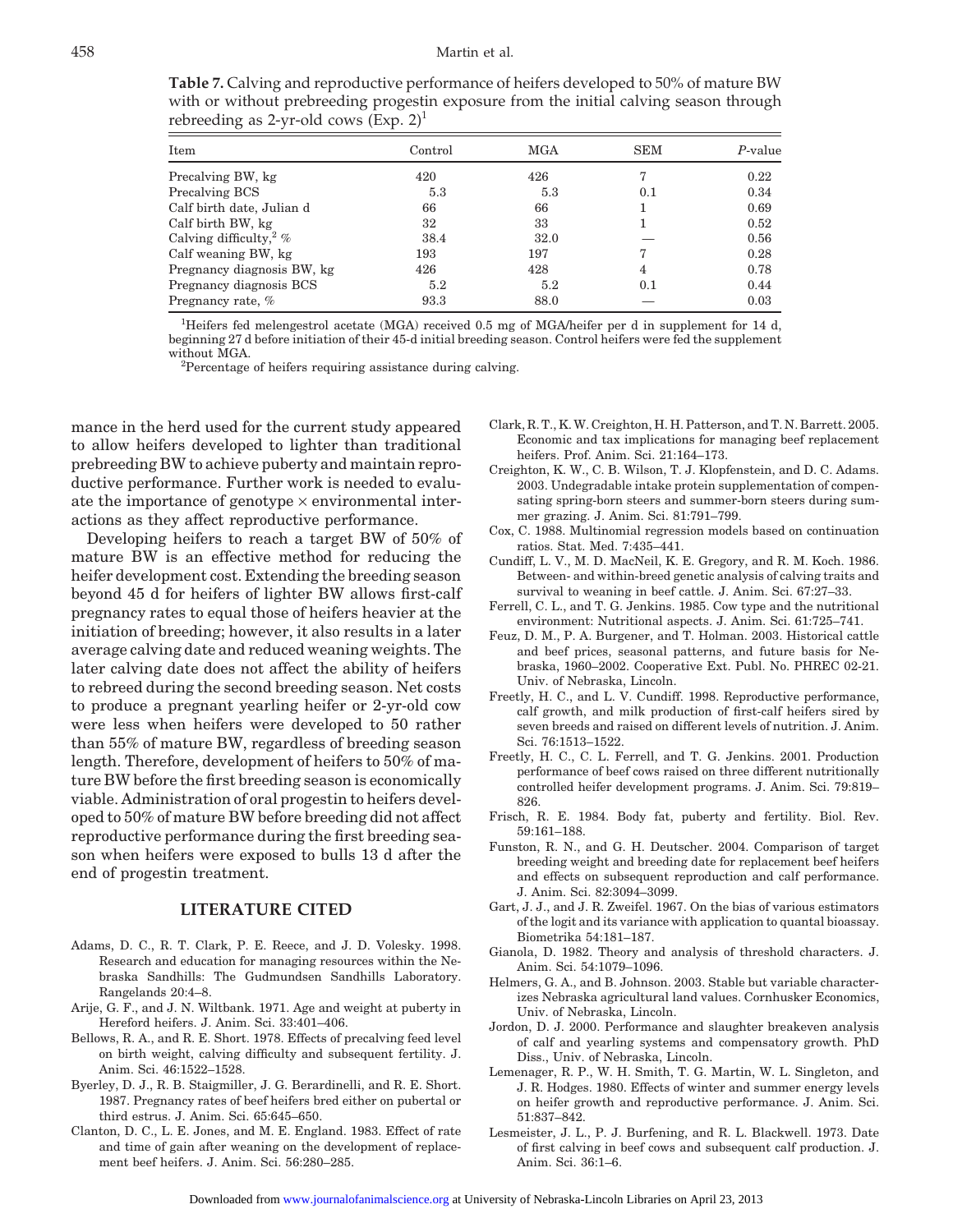- Lynch, J. M., G. C. Lamb, B. L. Miller, R. T. Brandt Jr., R. C. Cochran, and J. E. Minton. 1997. Influence of timing of gain on growth and reproductive performance of beef replacement heifers. J. Anim. Sci. 75:1715–1722.
- Mark, D., D. Feuz, R. Selley, and T. Barrett. 2003. Crop and livestock prices for Nebraska producers. Nebraska Cooperative Ext. No. EC03-883-C. Univ. of Nebraska, Lincoln.
- Martin, J. L., R. J. Rasby, D. R. Brink, R. U. Lindquist, D. H. Keisler, and S. D. Kachman. 2005. Effects of supplementation of whole corn germ on reproductive performance, calf performance, and leptin concentration in primiparous and mature beef cows. J. Anim. Sci. 83:2663–2670.
- Melvin, E. J., B. R. Lindsey, J. Quintal-Franco, E. Zanella, K. E. Fike, C. P. Van Tassell, and J. E. Kinder. 1999. Circulating concentrations of estradiol, luteinizing hormone, and folliclestimulating hormone during waves of ovarian follicular development in prepubertal cattle. Biol. Reprod. 60:405–412.
- Patterson, D. J., L. R. Corah, J. R. Brethour, M. F. Spire, J. J. Higgins, G. H. Kiracofe, J. S. Stevenson, and D. D. Simms. 1991. Evaluation of reproductive traits in *Bos taurus* and *Bos indicus* crossbred heifers: Effects of postweaning energy manipulation. J. Anim. Sci. 69:2349–2361.
- Patterson, D. J., R. C. Perry, G. H. Kiracofe, R. A. Bellows, R. B. Staigmiller, and L. R. Corah. 1992. Management considerations in heifer development and puberty. J. Anim. Sci. 70:4018–4035.
- Patterson, D. J., S. L. Wood, and R. F. Randle. 2000. Procedures that support reproductive management of replacement beef heifers. Proc. Am. Soc. Anim. Sci., 1999. http://www.asas.org/jas/symposia/proceedings/0902.pdf Accessed Oct. 15, 2006.
- Rutledge, J. J., and F. C. Gunsett. 1982. Analysis of categorical data in animal sciences. J. Anim. Sci. 54:1072–1078.
- Schneider, F. A., and D. M. Hallford. 1996. Use of a rapid progesterone radioimmunoassay to predict pregnancy and fetal numbers in ewe. Sheep and Goat Res. 12:33–42.
- Short, R. E., and R. A. Bellows. 1971. Relationships among weight gains, age at puberty and reproductive performance in heifers. J. Anim. Sci. 32:127–131.
- Short, R. E., R. B. Staigmiller, R. A. Bellows, and R. C. Greer. 1990. Breeding heifers at one year of age: Biological and economical considerations. Pages 93–106 in Proc. 39th Annu. Beef Cattle Short Course. Univ. of Florida, Gainesville.
- Wagner, J. J., K. S. Lusby, J. W. Oltjen, J. Rakestraw, R. P. Wettemann, and L. E. Walters. 1988. Carcass composition in mature Hereford cows: Estimation and effect on daily metabolizable energy requirement during winter. J. Anim. Sci. 66:603–612.
- Wiltbank, J. N., S. Roberts, J. Nix, and L. Rowden. 1985. Reproductive performance and profitability of heifers fed to weigh 272 or 318 kg at the start of the first breeding season. J. Anim. Sci. 60:25–34.